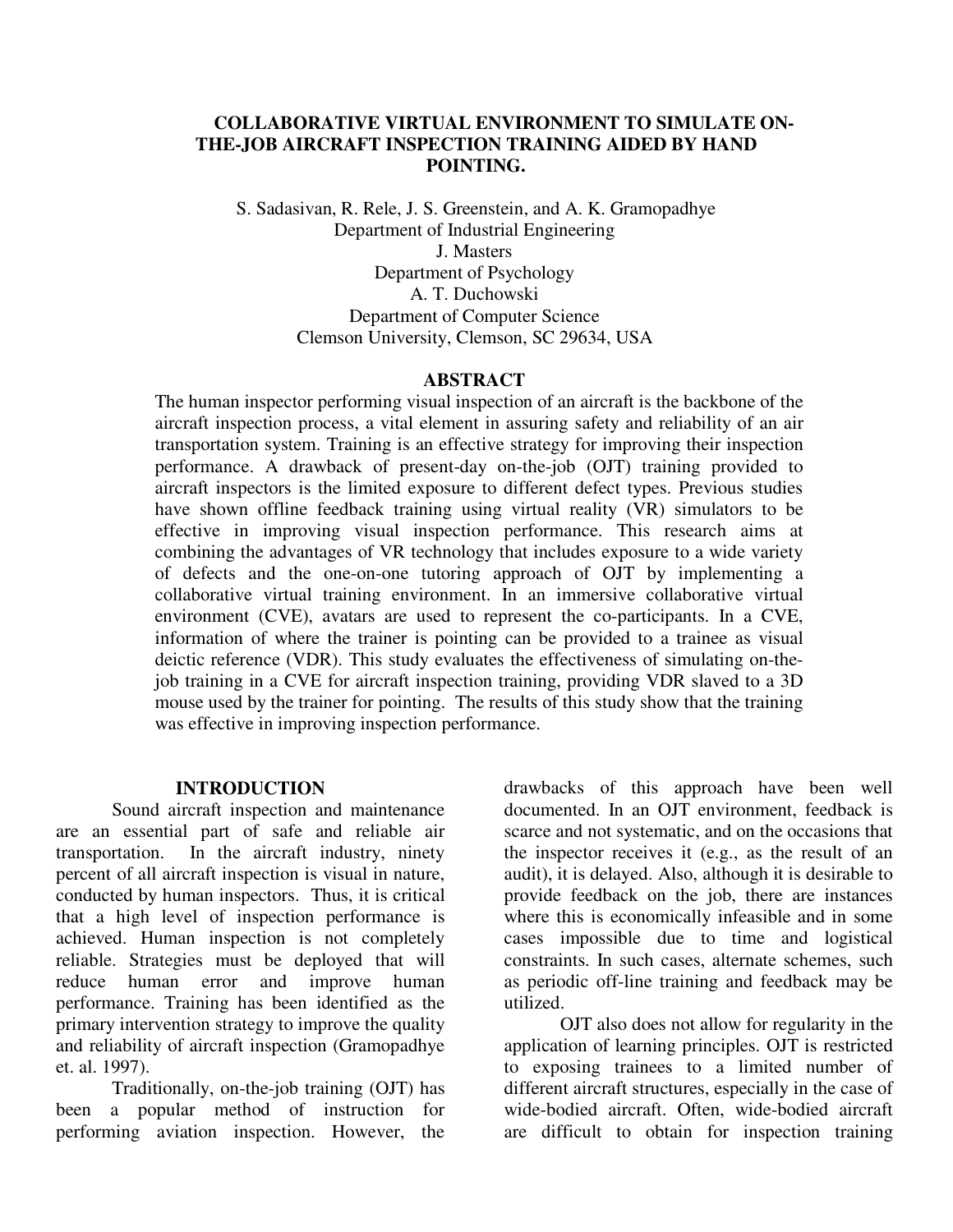purposes and are only available to the trainee during actual maintenance situations. With such limited exposure to different aircraft, the trainee's familiarization with these aircraft and their individual weaknesses is limited. Likewise, by having a limited array of aircraft to learn from, the trainee also remains unfamiliar with uncommon defects.

A virtual reality aircraft inspection simulator provides a flexible and controlled training environment (Vora et. al. 2001). A collaborative virtual environment (CVE) also allows the co-immersion of the trainer and the trainee in the virtual replica of the aircraft inspection environment. The CVE allows the fabrication of controlled training scenarios that would be infeasible in the physical environment. Of particular importance to collaborative training experiences are deictic references. Deictic references are associated with pointing and verbal expressions such as "look at this". By enabling deictic reference in a CVE, effective communication might be established in the immersive virtual environment. The most common form of deictic reference used in meetings or training in day-to-day life is pointing by hand and representing this visually like in the case of using a laser pointer could be effective in improving communication in a CVE. Thus, OJT may be effectively simulated.

It is hypothesized that a CVE is an effective training medium that would enhance the process of search strategy training for novice inspectors. This paper describes a study conducted at Clemson University evaluating the effectiveness of using CVE as a training medium for an aircraft inspection task aided by a hand-slaved visual deictic reference (VDR).

# **TECHNICAL DETAILS**

The virtual environments are driven by a 1.5 GHz dual-CPU PC with 1GB RAM and an NVidia GeForceFX 5950 graphics card running Red Hat Linux (v8.0 Kernel 2.4.20). Multimodal devices in the lab include V8 Virtual Research head mounted displays (HMD) (Figure 1) that offer 640x480 pixel resolution for each eye, with separate video feeds



Figure 1. HMD and 6-DOF mouse

for the left and right eyes and a  $75.3^\circ$  x  $58.4^\circ$  visual angle. HMD position and orientation is measured using an Ascension Technologies 6-degree of freedom (DOF) Flock of Birds electromagnetic tracker, mounted on the top of the HMD. A binocular eye-tracker is integrated within one of the HMD's. The eye tracking unit is a video based, corneal reflection unit, built by ISCAN. A 6DOF mouse (Figure 1) is used either as a virtual wand for pointing in the CVE or for selecting defects in an inspection task scenario.

Vspec, Inspect and Inspector are the software components used in this study, custom developed by Clemson University researchers (Duchowski et. al. 2001). The Inspector program displays the VR scenario to the participants while recording their eye movements. Vspec performs offline analysis of the participant's point of regard (POR) data. The CVE is enabled by Inspect. No data is recorded in the CVE.

Our CVE was implemented by extending a single-user virtual environment to two or more participants. Our shared state repository model is realized by a client-server architecture (star topology), where many clients can connect to the central server. The server contains the only truly valid copy of the world and all world logic runs on the server. Clients enqueue user/world input, and then send these input requests to the server. The server then processes each input, and pushes a new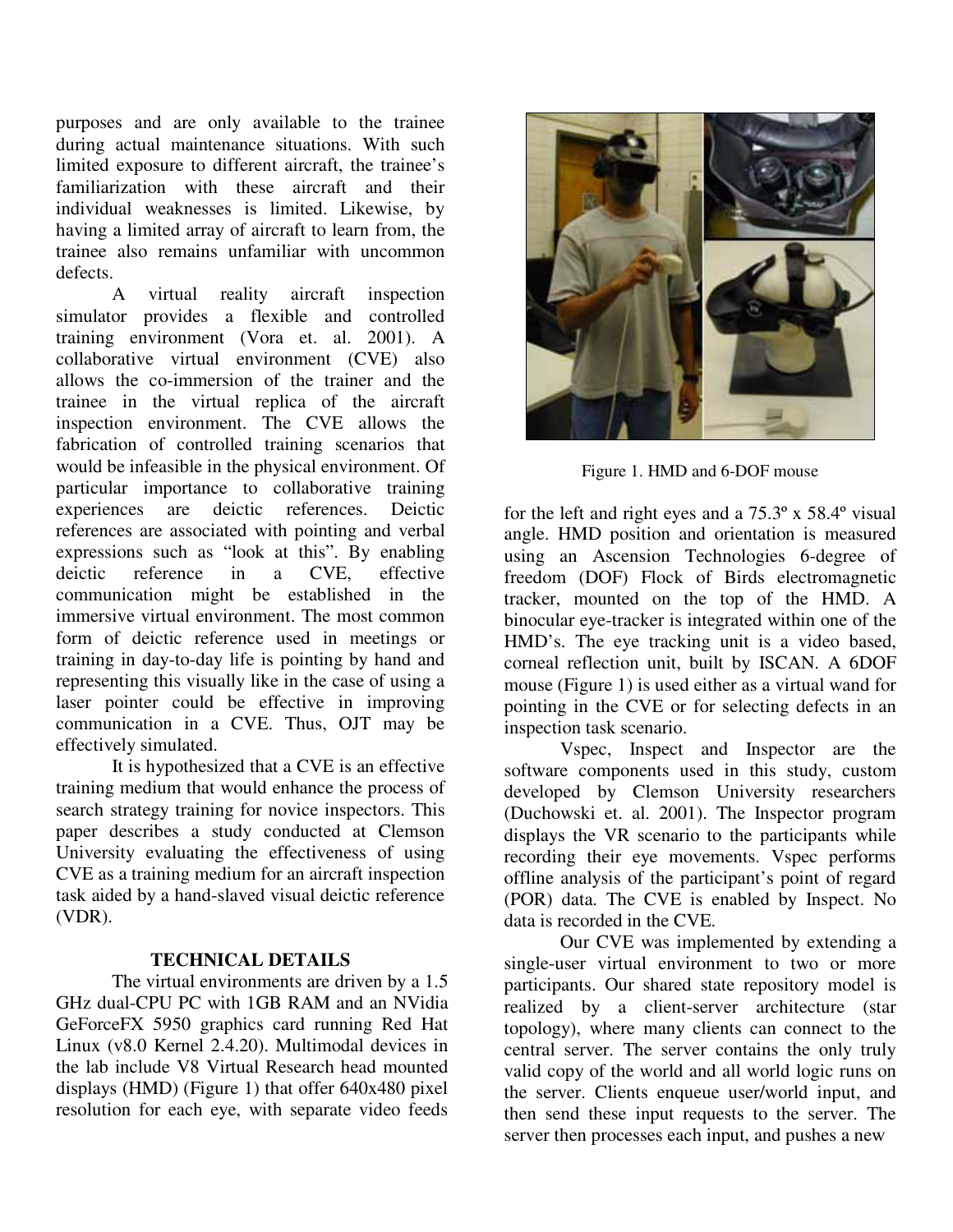

Figure 2. Avatar of trainee and trainer in CVE with a representation of VDR

world state to each client. To compensate for the delay between sending new input to the server and receiving an updated world state, each client attempts to predict future world states. Multithreaded clients manage the head position and orientation and eye tracking devices only when these devices are active. The client can be thought of as a specialized dumb terminal, since the only processing it performs (other than marshaling user input) concerns representation of the world to the user.

Avatars are used in our CVE are based on MD3 models (model format courtesy of Id Software). Each avatar's eye direction is mapped from the tracked point of regard (POR) of the avatar's human counterpart (Duchowski et. al. 2004). Furthermore, since our eye tracker returns (0, 0) during blinks, we model the avatar's eye blinks by texture mapping a closed eyelid during blinks. Other than the eye movements, the avatars are capable of head rotation and torso movements which follow predefined animation sequences based on the position of the HMD tracker.

Visual deictic reference for the novice is slaved to the orientation of a 3DOF mouse held by the expert and is implemented by displaying a small red dot (Figure 2) at the point of intersection of a ray cast by the 3D mouse and the virtual scenario. The expert gets real time feedback of where he is pointing, i.e. the VDR he provides to the novice, in the form of a blue dot. Head-slaved deictic reference conveys the orientation of the novice's gaze to the expert. Thus, both of the participants in the CVE are provided information regarding what the other person is looking at and it allows for the expert to make sure that he is communicating effectively.

# **METHODOLOGY**

Sixteen Clemson University students screened for visual acuity and color vision participated in this study. It has been demonstrated (Gallwey, and Drury, 1986) that students can be used in place of industrial inspectors for experimental studies of visual inspection. A Pretest-Posttest Control Group Design (Campbell, and Stanley, 1966) was used for this experiment. The participants were randomly assigned to two groups: treatment and control. The treatment group received feedforward search strategy training wherein they observed an expert inspector perform an inspection task while being co-immersed in the CVE. The control group did not receive the CVE training.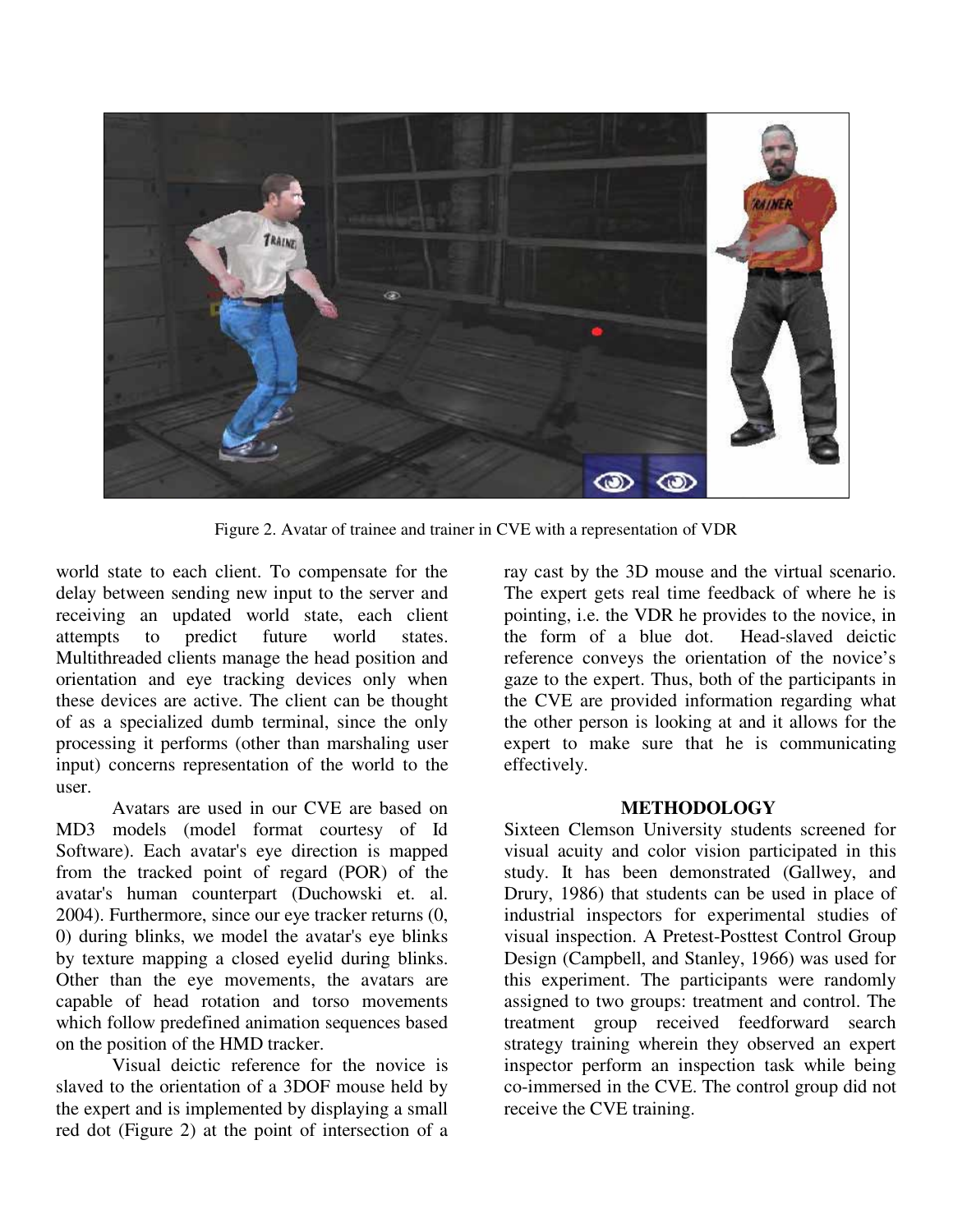

Figure 3. Virtual reality model of aft cargo bay

Scenarios used in this study were variations of a texture mapped virtual reality model of an aircraft aft cargo bay (Figure 3) simulating the cargo bay of the Lockheed L1011 aircraft. Five scenarios were used for this study. To familiarize trainees with virtual reality and to allow them to become accustomed to the cargo bay environment, a familiarization scenario with the different types of defects highlighted was used. The defect types were crack, corrosion, abrasion, broken electrical conduit, and hole. Two multiple defect inspection scenarios were developed for the trainees to perform inspection tasks before and after the training session (pre-test and post-test). These scenarios were constructed to be equivalent in task difficulty and contained twenty-two defects of the above-mentioned types. The two multiple defect inspection scenarios were counter-balanced to assure that both groups receive the same number of orderings of the two scenarios. The task involved the participants searching for defects in the virtual inspection scenario. Once they found a defect, they marked it by pointing and clicking using the 3D mouse. The fourth scenario was the training scenario displayed in the CVE to the participants in the treatment group with an expert inspector present. A fifth scenario was one identical to the fourth, except that the control group participants were immersed in it alone, with no training provided so as to isolate the effect of the CVE training.

#### **RESULTS**

The collected data was analyzed using Microsoft Excel 2003. The results measured the

effect of training provided to novice inspectors in terms of accuracy (the number of defects detected) and efficiency (speed; time taken for the task in seconds). For the control group, the difference between the post-test and the pre-test represents the effect of practice while, for the treatment group, the difference represents the effect of the training coupled with the effect of practice. The effect of training can be isolated by comparing the post-test pre-test difference for the treatment group with the difference for the control group. The inherent ability of the participants to perform the search task varies. Hence the absolute difference between the post-test and pre-test measures does not represent the actual effect of the training for each individual. This variability is accounted for by transforming the absolute difference to a relative difference. Relative difference was calculated by representing the difference (post-test - pre-test) as a percentage of the pre-test scores for each participant, thus focusing on the improvement of the participant's abilities relative to his or her initial ability.

Once transformed, the relative gains in accuracy and efficiency were analyzed using the ttest. The t-test of the relative difference in accuracy shows that the improvement for participants who received training in the CVE was significantly higher than that of the participants in the control group ( $p < 0.01$ ). Figure 4 presents this result graphically. Using a t-test of the relative difference



Figure 4. Relative gain in accuracy for the control group and the treatment group.